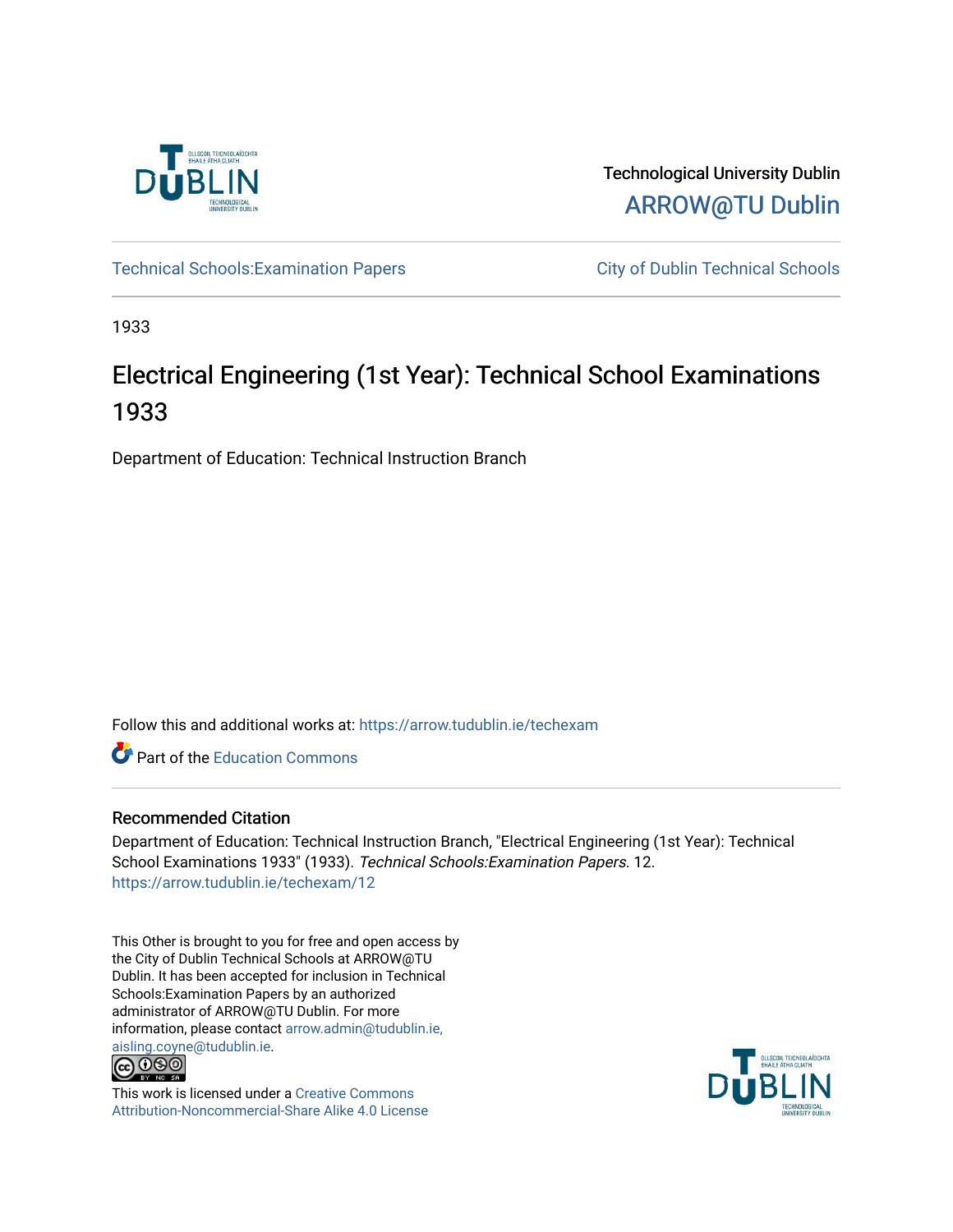### . + **COURSE IN ELECTRICAL ENGINEERING.**

**AN ROINN OIDEACHAIS. (49.) (Department of Education.)** 

**BBAINSE AN CHEARD-OIDEAOHAB. (Technical Instruction Branoh.)** 

TECHNICAL SCHOOL EXAMINATIONS. - **1933.** 

#### **ELECTRICAL ENGINEERING. (First Year.)**

Tuesday, May  $23rd - 7$  p.m. to 9 p.m.

*Ex~W&~~~-PROFESSOR* **W. BROWN, B.SC., M.I.E.E.** 

Co-Examiner-J. P. HACKETT, ESQ., B.E., A.R.C.SC.I.

#### GENERAL INSTRUCTIONS.

You are carefully to enter on the Answer Book **and**  Envelope supplied your Examination Number and the subject of examination, but you are not to write your name on either. No credit will be given for any Answer Book upon which your name is written, or upon which your Examination Number is not written.

You must not have with you any book, notes, or scribblingpaper.

You are not allowed to write or make any marks upon your paper of questions.

You must not, under any circumstances whatever, speak to or communicate with another candidate ; and no explanation of the subject of the examination may be asked for or given.

You must remain seated until your answer book has been taken up, and then leave the examination room quietly. You will not be permitted to leave before the expiration of twenty minutes from the beginning of the examination, and will not be re-admitted after having once left the room.

If you break any of these rules, or use any unfair means. you are liable to be dismissed from the examination, and your examination may be cancelled by the Department.

*Tw hum are allowed ,for* **this** *paper. Amwer books, unless previously given up, will be collected at 9 p.m,*